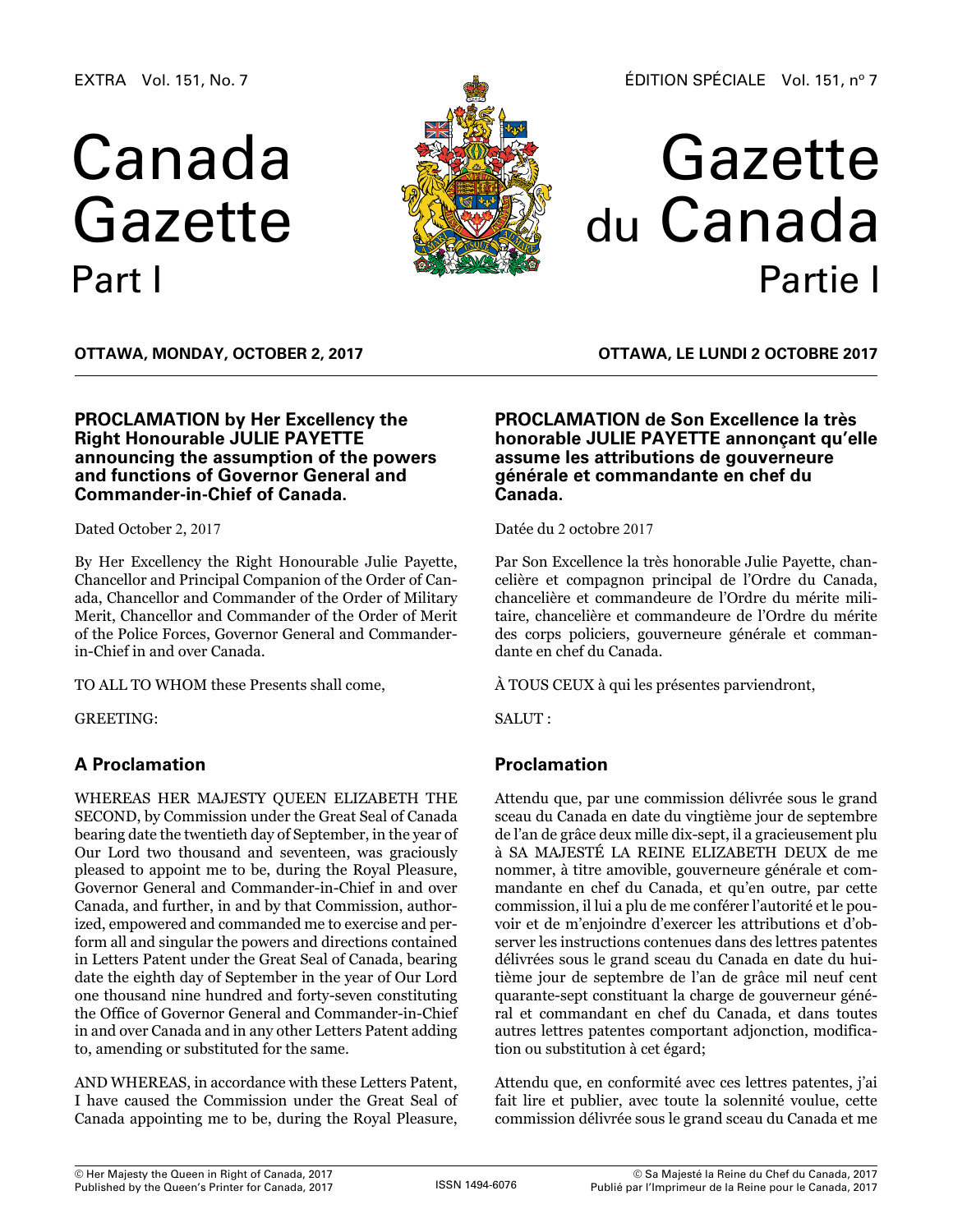Governor General and Commander-in-Chief in and over Canada to be read and published with all due solemnity in the presence of the Chief Justice or other Judge of the Supreme Court of Canada and of Members of the Queen's Privy Council for Canada, and have taken the Oaths prescribed by those Letters Patent.

NOW, THEREFORE, KNOW YOU that I have thought fit to issue this Proclamation in order to make known Her Majesty's appointment and to make known that I have entered upon the duties of the Office of Governor General and Commander-in-Chief in and over Canada.

AND I DO HEREBY require and command that all and singular Her Majesty's Officers and Ministers in Canada do continue in the execution of their several and respective offices, places and employments, and that Her Majesty's loving subjects and all others whom these Presents may concern do take notice and govern themselves accordingly.

GIVEN under my Hand and Seal of Office at Ottawa, this second day of October in the year of Our Lord two thousand and seventeen and in the sixty-sixth year of Her Majesty's Reign.

JULIE PAYETTE

[Privy Seal]

nommant, à titre amovible, gouverneure générale et commandante en chef du Canada, en présence de la juge en chef ou d'un autre juge de la Cour suprême du Canada et de membres du Conseil privé de la Reine pour le Canada, et que j'ai prêté les serments prescrits par ces lettres patentes;

Sachez donc maintenant que je crois à propos de prendre la présente proclamation afin de faire connaître cette nomination par Sa Majesté et de faire savoir que j'assume les attributions afférentes à la charge de gouverneure générale et commandante en chef du Canada.

Par les présentes, j'ordonne et j'enjoins à tous et à chacun des fonctionnaires et ministres de Sa Majesté au Canada de continuer l'exercice de leurs fonctions et emplois respectifs, et aux féaux sujets de Sa Majesté ainsi qu'à tous les autres que les présentes intéressent d'en prendre connaissance et d'agir en conséquence.

Donné sous mon seing et mon sceau officiel à Ottawa, ce deuxième jour d'octobre de l'an de grâce deux mille dixsept, soixante-sixième du règne de Sa Majesté.

JULIE PAYETTE

[Sceau privé]